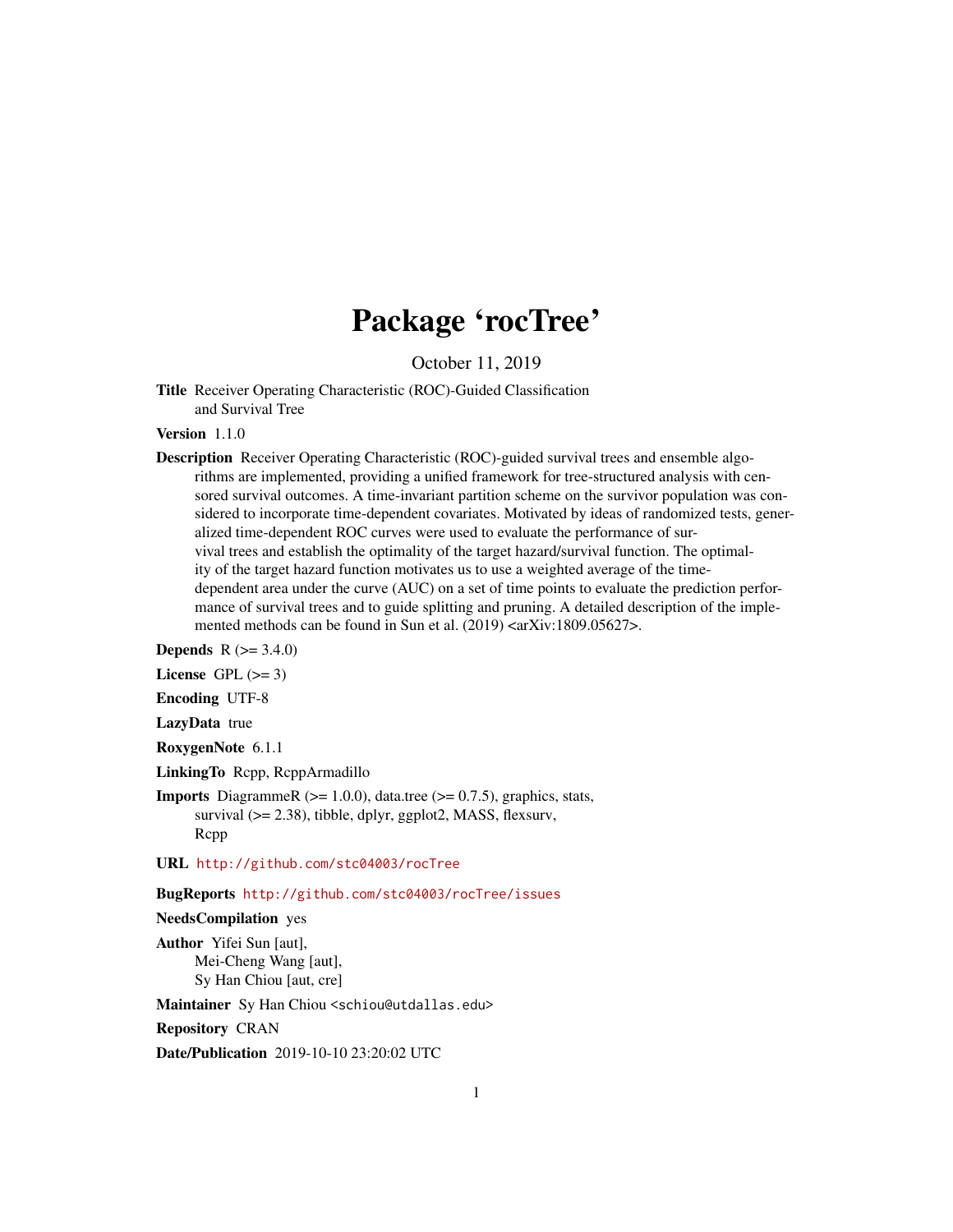### <span id="page-1-0"></span>R topics documented:

| Index |  |
|-------|--|

rocTree-package *rocTree:Receiver Operating Characteristic (ROC)-Guided Classification Survival Tree and Ensemble.*

#### Description

The rocTree package uses a Receiver Operating Characteristic (ROC) guided classification algorithm to grow prune survival trees and ensemble.

#### Introduction

The rocTree package provides implementations to a unified framework for tree-structured analysis with censored survival outcomes. Different from many existing tree building algorithms, the rocTree package incorporates time-dependent covariates by constructing a time-invariant partition scheme on the survivor population. The partition-based risk prediction function is constructed using an algorithm guided by the Receiver Operating Characteristic (ROC) curve. The generalized timedependent ROC curves for survival trees show that the target hazard function yields the highest ROC curve. The optimality of the target hazard function motivates us to use a weighted average of the time-dependent area under the curve on a set of time points to evaluate the prediction performance of survival trees and to guide splitting and pruning. Moreover, the rocTree package also offers a novel ensemble algorithm, where the ensemble is on unbiased martingale estimating equations.

#### Methods

The package contains functions to construct ROC-guided survival trees and ensemble through the main function [rocTree](#page-5-1).

#### Author(s)

Maintainer: Sy Han Chiou <schiou@utdallas.edu>

#### Authors:

- Yifei Sun <ys3072@cumc.columbia.edu>
- Mei-Cheng Wang <mcwang@jhu.edu>

#### See Also

[rocTree](#page-5-1)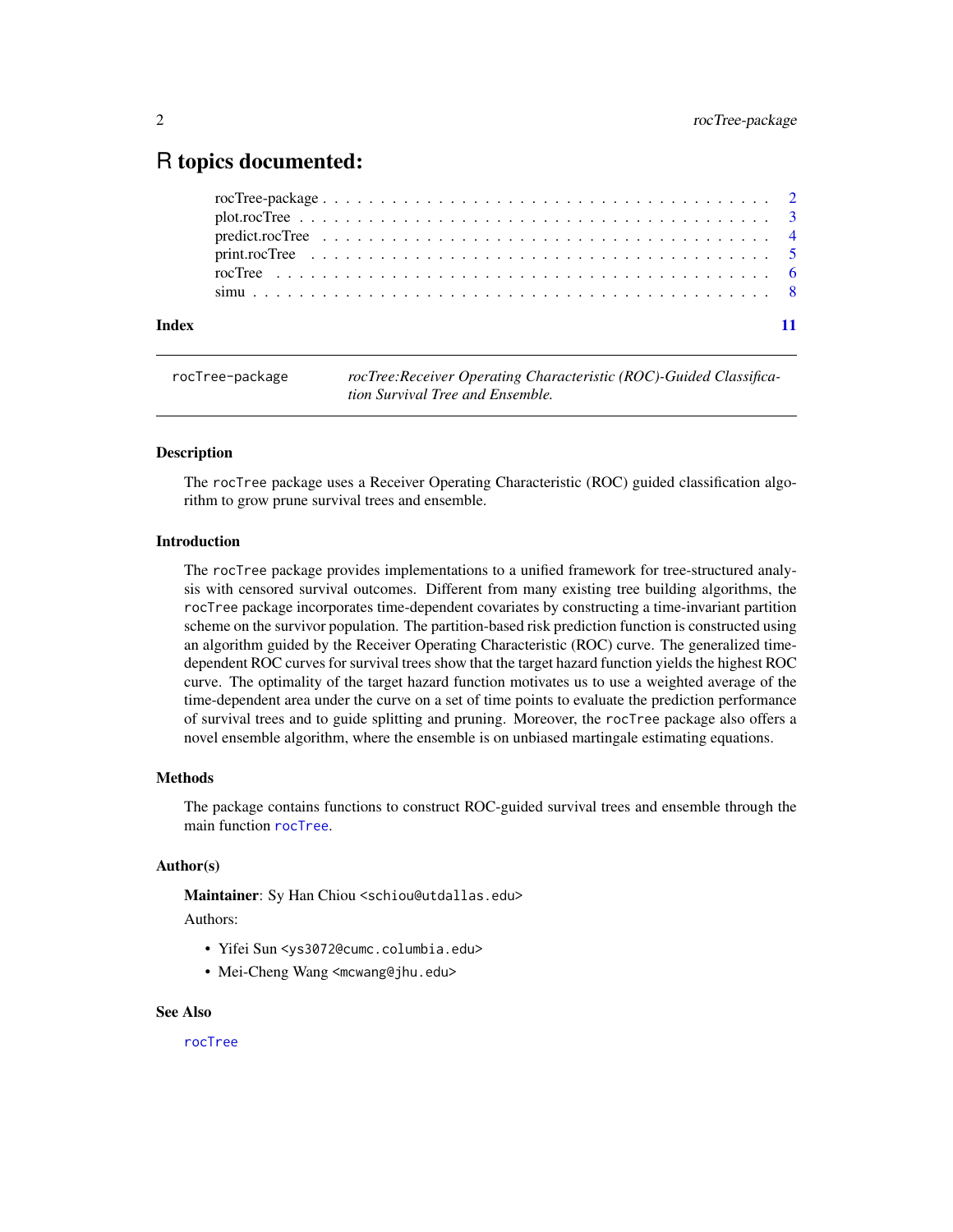<span id="page-2-1"></span><span id="page-2-0"></span>

#### Description

Plots an rocTree object. The function returns a dgr\_graph object that is rendered in the RStudio Viewer or survival/hazard estimate at terminal nodes.

#### Usage

```
## S3 method for class 'rocTree'
plot(x, output = c("graph", "visNetwork"),
 digits = 4, tree = 1L, rankdir = c("TB", "BT", "LR", "RL"),shape = "ellipse", nodeOnly = FALSE, savePlot = FALSE,
 file_name = "pic.pdf", file_type = "pdf", type = c("tree",
  "survival", "hazard"), ...)
```

| x         | an object of class "rocTree", usually returned by the rocTree function.                                                                                                                                                                                                                                                                                                                |
|-----------|----------------------------------------------------------------------------------------------------------------------------------------------------------------------------------------------------------------------------------------------------------------------------------------------------------------------------------------------------------------------------------------|
| output    | a string specifying the output type; graph (the default) renders the graph using<br>the grViz function, and visNetwork renders the graph using the visnetwork<br>function.                                                                                                                                                                                                             |
| digits    | the number of digits to print.                                                                                                                                                                                                                                                                                                                                                         |
| tree      | is an optional integer specifying the $nth$ tree in the forest to print.                                                                                                                                                                                                                                                                                                               |
| rankdir   | is a character string specifying the direction of the tree flow. The available op-<br>tions are top-to-bottom ("TB"), bottom-to-top ("BT"), left-to-right ("LR"), and<br>right-to-left ("RL"); the default value is "TB".                                                                                                                                                              |
| shape     | is a character string specifying the shape style. Some of the available options<br>are "ellipse", "oval", "rectangle", "square", "egg", "plaintext", "diamond", and<br>"triangle". The default value is "ellipse".                                                                                                                                                                     |
| nodeOnly  | is a logical value indicating whether to display only the node number; the default<br>value is "TRUE".                                                                                                                                                                                                                                                                                 |
| savePlot  | is a logical value indicating whether the plot will be saved (exported); the default<br>value is "FALSE".                                                                                                                                                                                                                                                                              |
| file name | is a character string specifying the name of the plot when "savePlot = TRUE".<br>The file name should include its extension. The default value is "pic.pdf"                                                                                                                                                                                                                            |
| file_tvpe | is a character string specifying the type of file to be exported. Options for graph<br>files are: "png", "pdf", "svg", and "ps". The default value is "pdf".                                                                                                                                                                                                                           |
| type      | is an optional character string specifying the type of plots to produce. The avail-<br>able options are "tree" for plotting survival tree (default), "survival" for plotting<br>the estimated survival probabilities for the terminal nodes, and "hazard" for plot-<br>ting the estimated hazard for the terminal nodes. The dgr_graph options are<br>available only when type = tree. |
| .         | arguments to be passed to or from other methods.                                                                                                                                                                                                                                                                                                                                       |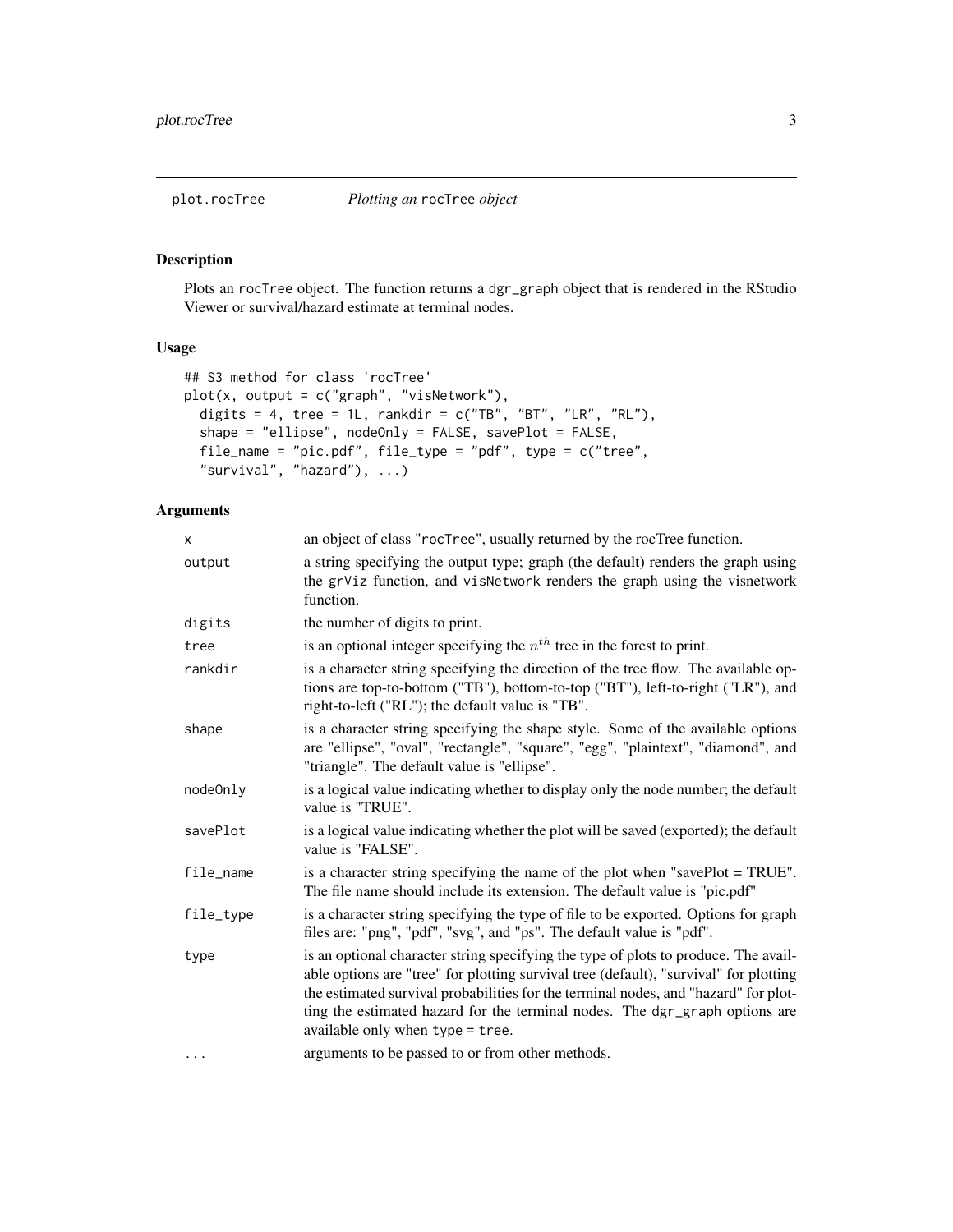#### See Also

See [rocTree](#page-5-1) for creating rocTree objects.

#### Examples

```
library(rocTree)
library(survival)
set.seed(1)
dat <- simu(100, 0, 1.3)
fit <- rocTree(Surv(Time, death) ~ z1 + z2, id = id, data = dat, ensemble = FALSE)
## Plot tree
plot(fit)
## Plot survival estimates at terminal nodes
plot(fit, type = "survival")
## Plot hazard estimates at terminal nodes
plot(fit, type = "haz")
```
predict.rocTree *Predicting based on a* rocTree *model.*

#### Description

The function gives predicted values with a rocTree fit.

#### Usage

```
## S3 method for class 'rocTree'
predict(object, newdata, type = c("survival",
  "hazard"), control = list(), ...)
```

| object   | is an rocTree object.                                                                                                                                                                                                           |
|----------|---------------------------------------------------------------------------------------------------------------------------------------------------------------------------------------------------------------------------------|
| newdata  | is an optional data frame in which to look for variables with which to predict.<br>If omitted, the fitted predictors are used. If the covariate observation time is not<br>supplied, covariates will be treated as at baseline. |
| type     | is an optional character string specifying whether to predict the survival proba-<br>bility or the cumulative hazard rate.                                                                                                      |
| control  | a list of control parameters. See 'details' for important special features of control<br>parameters. See rocTree for more details.                                                                                              |
| $\cdots$ | for future developments.                                                                                                                                                                                                        |

<span id="page-3-0"></span>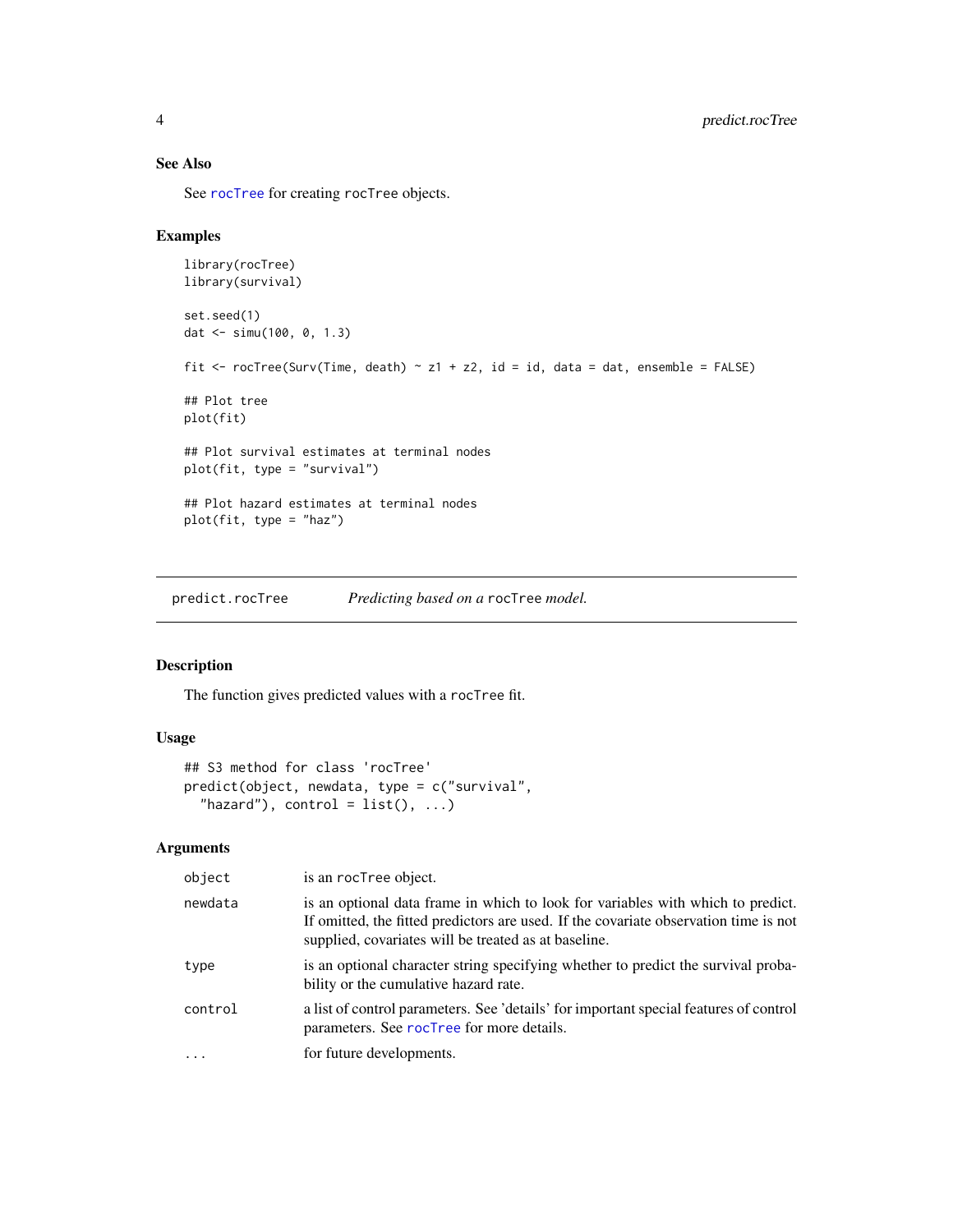#### <span id="page-4-0"></span>print.rocTree 5

#### Value

Returns a data. frame of the predicted survival probabilities or cumulative hazard.

#### Examples

```
library(rocTree)
library(survival)
set.seed(1)
dat <- simu(100, 0, 1.3)
fit <- rocTree(Surv(Time, death) ~ z1 + z2, id = id, data = dat, ensemble = FALSE)
## testing data
newdat <- dplyr::tibble(Time = sort(unique(dat$Time)),
                        z1 = 1 * (Time < median(Time)),z2 = runif(1)newdat
## Predict survival
pred <- predict(fit, newdat)
plot(pred)
## Predict hazard
pred <- predict(fit, newdat, type = "hazard")
plot(pred)
```
<span id="page-4-1"></span>print.rocTree *Printing an* rocTree *object*

#### Description

The function prints an rocTree object. It is a method for the generic function print of class "rocTree".

#### Usage

## S3 method for class 'rocTree'  $print(x, digits = 5, tree = NULL, ...)$ 

|           | an rocTree object.                                                                                                                                                          |
|-----------|-----------------------------------------------------------------------------------------------------------------------------------------------------------------------------|
| digits    | the number of digits of numbers to print.                                                                                                                                   |
| tree      | an optional integer specifying the $n^{th}$ tree in the forest to print. The function<br>prints the contents of an rocForest object by default, if a tree is not specified. |
| $\ddotsc$ | for future development.                                                                                                                                                     |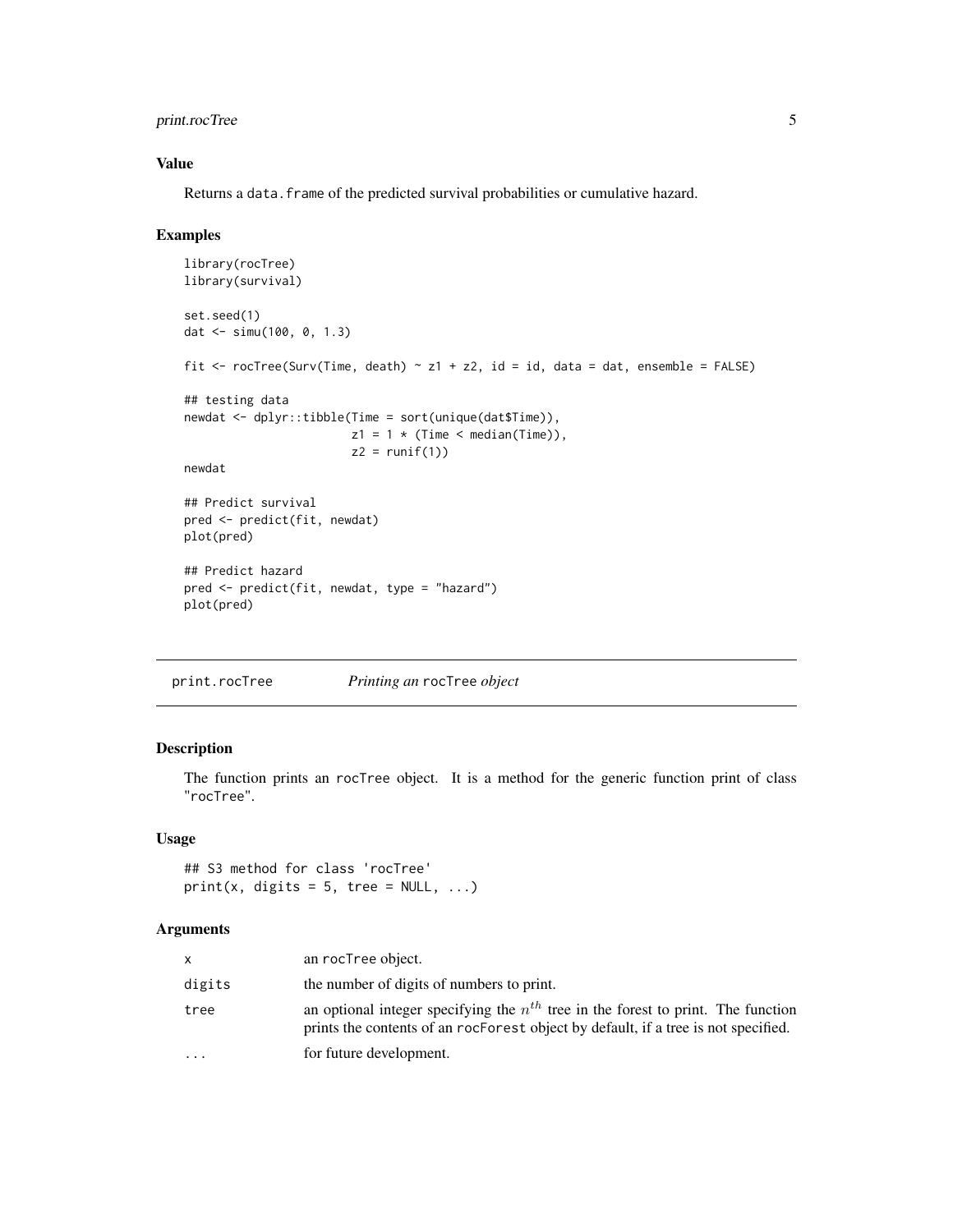#### Examples

```
library(rocTree)
library(survival)
set.seed(1)
dat <- simu(100, 0, 1.3)
## Fitting a pruned survival tree
rocTree(Surv(Time, death) \sim z1 + z2, id = id, data = dat, ensemble = FALSE)
## Fitting a unpruned survival tree
rocTree(Surv(Time, death) \sim z1 + z2, id = id, data = dat, ensemble = FALSE,
        control = list(numFold = 0)## Fitting the ensemble algorithm (default)
rocTree(Surv(Time, death) \sim z1 + z2, id = id, data = dat, ensemble = TRUE)
```
<span id="page-5-1"></span>rocTree *Roc-guided survival trees*

#### Description

Fits a "rocTree" model.

#### Usage

```
rocTree(formula, data, id, subset, ensemble = TRUE, splitBy = c("dCON",
  "CON"), control = list()
```

| formula  | is a formula object, with the response on the left of a $\sim$ operator, and the terms<br>on the right. The response must be a survival object returned by the 'Surv'<br>function.                                                                                                                                        |
|----------|---------------------------------------------------------------------------------------------------------------------------------------------------------------------------------------------------------------------------------------------------------------------------------------------------------------------------|
| data     | is an optional data frame in which to interpret the variables occurring in the<br>'formula'.                                                                                                                                                                                                                              |
| id       | is an optional vector used to identify the longitudinal observations of subject's<br>id. The length of 'id' should be the same as the total number of observations.<br>If 'id' is missing, each row of 'data' represents a distinct observation from a<br>subject and all covariates are treated as a baseline covariate. |
| subset   | is an optional vector specifying a subset of observations to be used in the fitting<br>process.                                                                                                                                                                                                                           |
| ensemble | is an optional logical value. If TRUE (default), ensemble methods will be fitted.<br>Otherwise, the survival tree will be fitted.                                                                                                                                                                                         |

<span id="page-5-0"></span>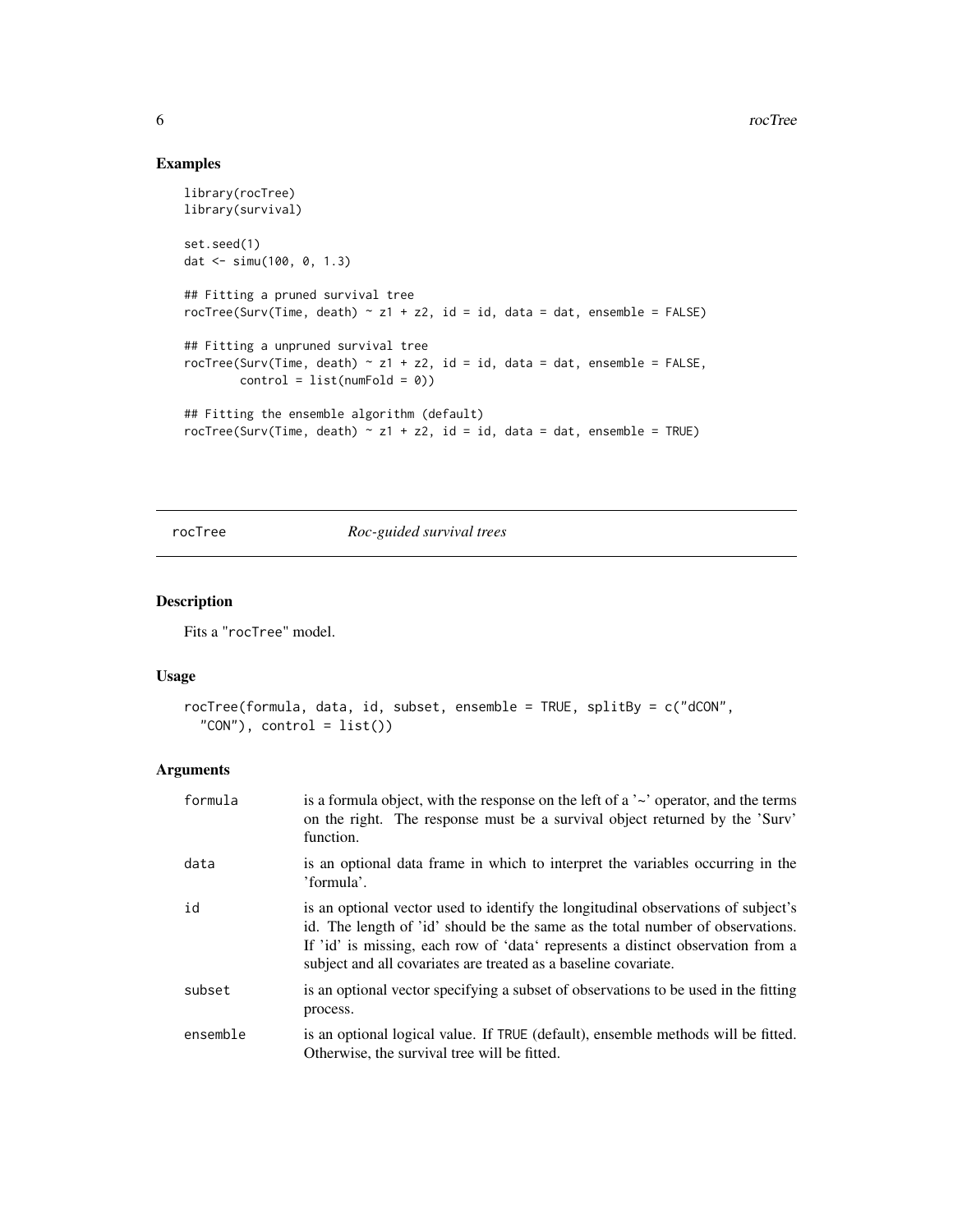#### <span id="page-6-0"></span>rocTree 7

| splitBy | is a character string specifying the splitting algorithm. The available options are                         |
|---------|-------------------------------------------------------------------------------------------------------------|
|         | 'CON' and 'dCON' corresponding to the splitting algorithm based on the total                                |
|         | concordance measure or the difference in concordance measure, respectively.<br>The default value is 'dCON'. |
| control | a list of control parameters. See 'details' for important special features of control<br>parameters.        |

#### Details

The argument "control" defaults to a list with the following values:

- tau is the maximum follow-up time; default value is the 90th percentile of the unique observed survival times.
- maxNode is the maximum node number allowed to be in the tree; the default value is 500.
- numFold is the number of folds used in the cross-validation. When numFold  $> 0$ , the survival tree will be pruned; when numFold =  $\theta$ , the unpruned survival tree will be presented. The default value is 10.
- h is the smoothing parameter used in the Kernel; the default value is tau / 20.
- minSplitTerm is the minimum number of baseline observations in each terminal node; the default value is 15.
- minSplitNode is the minimum number of baseline observations in each splitable node; the default value is 30.
- disc is a logical vector specifying whether the covariates in formula are discrete (TRUE) or continuous (FALSE). The length of disc should be the same as the number of covariates in formula. When not specified, the rocTree() function assumes continuous covariates for all.
- K is the number of time points on which the concordance measure is computed. A less refined time grids (smaller K) generally yields faster speed but a very small K is not recommended. The default value is 20.

#### Value

An object of S4 class "rocTree" representig the fit, with the following components:

#### References

Sun Y. and Wang, M.C. (2018+). ROC-guided classification and survival trees. *Technical report*.

#### See Also

See [print.rocTree](#page-4-1) and [plot.rocTree](#page-2-1) for printing and plotting an rocTree, respectively.

#### Examples

```
library(rocTree)
library(survival)
set.seed(1)
dat <- simu(100, 0, 1.3)
```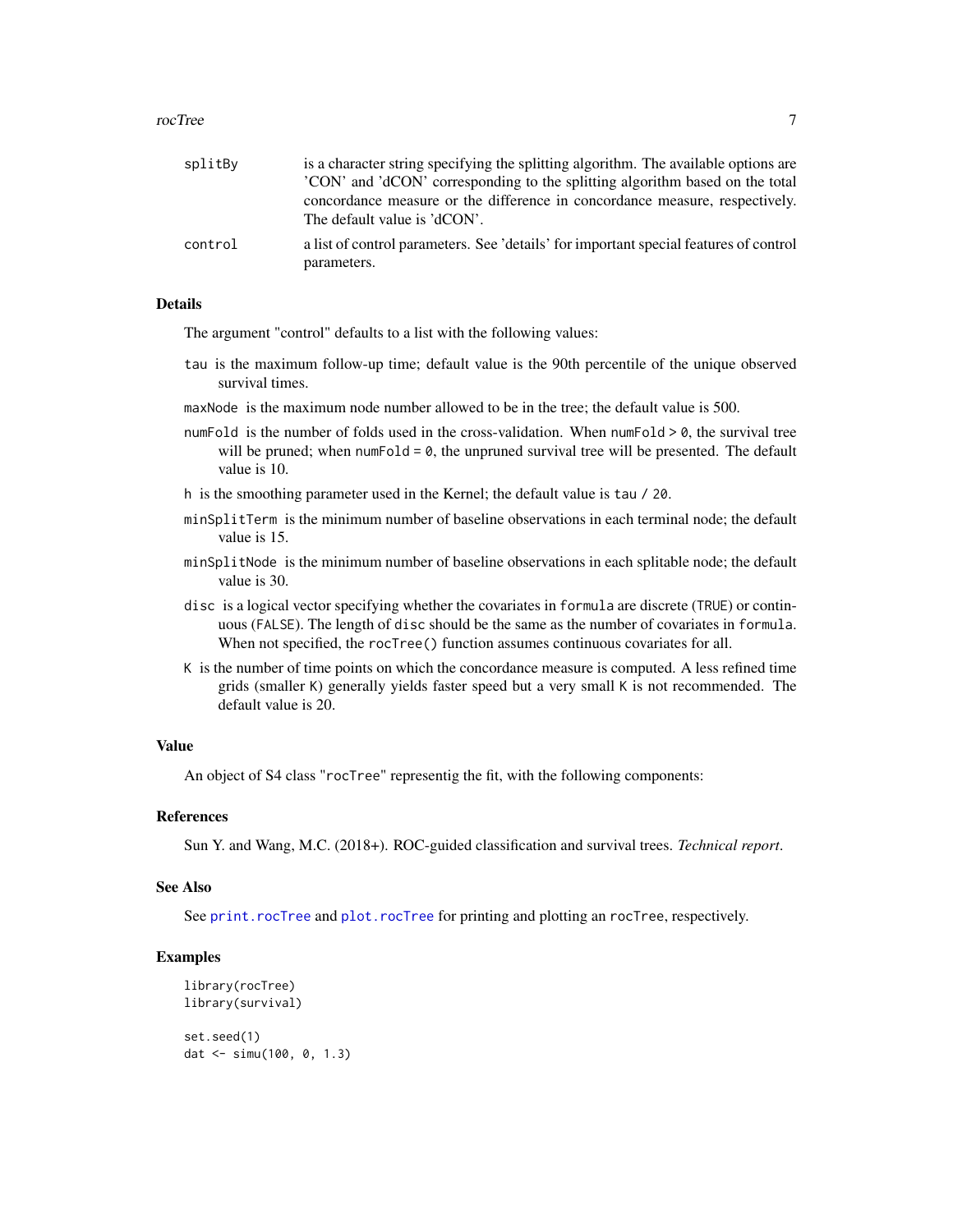```
## Fitting a pruned survival tree
rocTree(Surv(Time, death) \sim z1 + z2, id = id, data = dat, ensemble = FALSE)
## Fitting a unpruned survival tree
rocTree(Surv(Time, death) ~ z1 + z2, id = id, data = dat, ensemble = FALSE,control = list(numFold = 0))## Fitting the ensemble algorithm (default)
rocTree(Surv(Time, death) \sim z1 + z2, id = id, data = dat, ensemble = TRUE)
```
simu *Function to generate simulated data used in the manuscript.*

#### Description

This function is used to generate simulated data under various settings. Let  $Z$  be a  $p$ -dimensional vector of possible time-dependent covariates and  $\beta$  be the vector of regression coefficient. The survival times  $(T)$  are generated from the hazard function specified as follow:

Scenario 1.1 Proportional hazards model:

$$
\lambda(t|Z) = \lambda_0(t)e^{-0.5Z_1 + 0.5Z_2 - 0.5Z_3... + 0.5Z_{10}},
$$

where  $\lambda_0(t) = 2t$ .

Scenario 1.2 Proportional hazards model with noise variable:

$$
\lambda(t|Z) = \lambda_0(t)e^{2Z_1 + 2Z_2 + 0Z_3 + \dots + 0Z_{10}},
$$

where  $\lambda_0(t) = 2t$ .

Scenario 1.3 Proportional hazards model with nonlinear covariate effects:

$$
\lambda(t|Z) = \lambda_0(t)e^{[2\sin(2\pi Z_1) + 2|Z_2 - 0.5]]},
$$

where  $\lambda_0(t) = 2t$ .

Scenario 1.4 Accelerated failure time model:

$$
\log(T) = -2 + 2Z_1 + 2Z_2 + \epsilon,
$$

where  $\epsilon$  follows  $N(0, 0.5^2)$ .

Scenario 1.5 Generalized gamma family:

$$
T=e^{\sigma\omega},
$$

where  $\omega = \log(Q^2 g)/Q$ , g follows Gamma $(Q^{-2}, 1)$ ,  $\sigma = 2Z_1$ ,  $Q = 2Z_2$ .

Scenario 2.1 Dichotomous time dependent covariate with at most one change in value:

$$
\lambda(t|Z(t)) = \lambda_0(t)e^{2Z_1(t)+2Z_2},
$$

where  $Z_1(t)$  is the time-dependent covariate:  $Z_1(t) = \theta I(t \ge U_0) + (1 - \theta)I(t \le U_0)$ ,  $\theta$  is a Bernoulli variable with equal probability, and  $U_0$  follows a uniform distribution over [0, 1].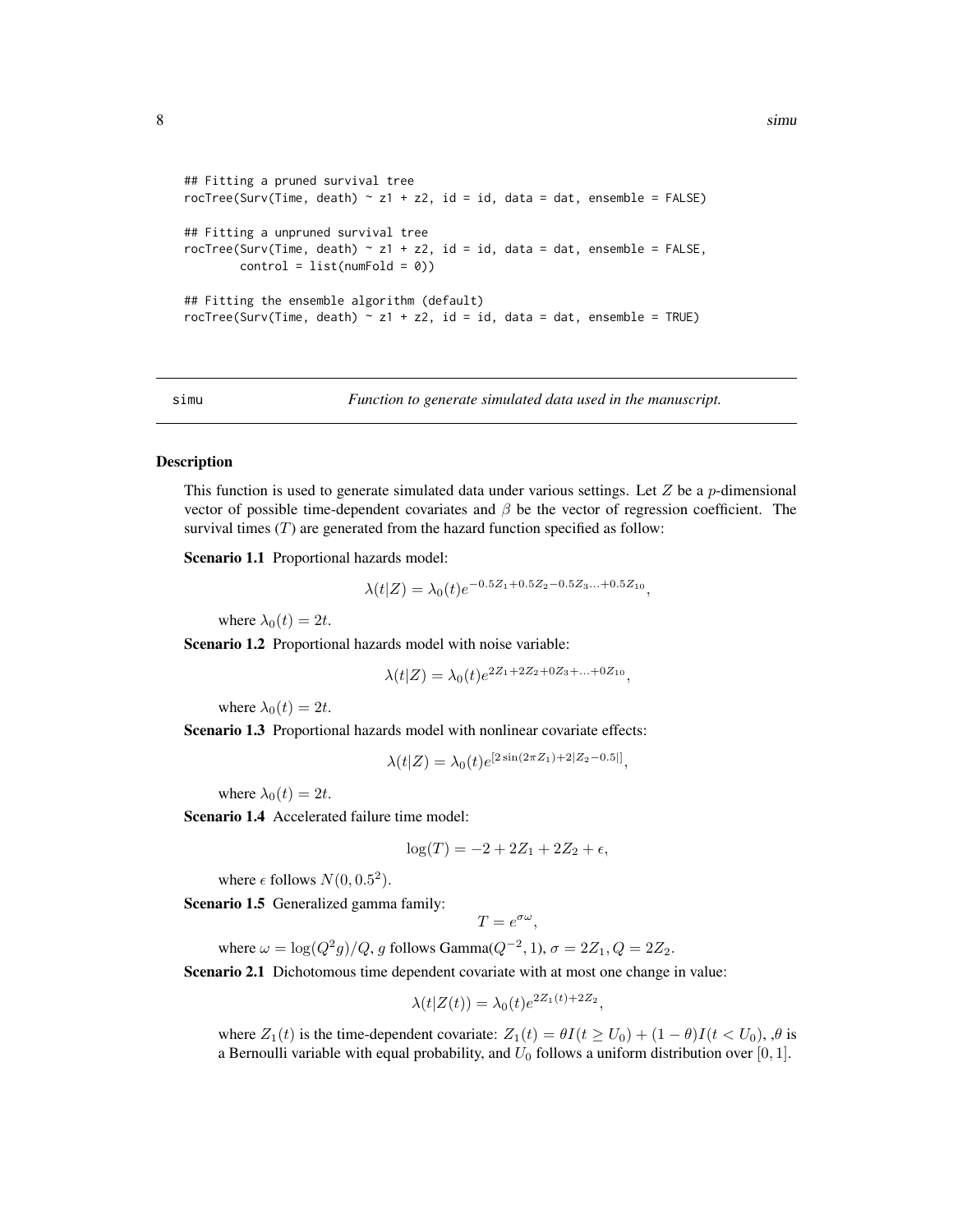Scenario 2.2 Dichotomous time dependent covariate with multiple changes:

$$
\lambda(t|Z(t)) = e^{2Z_1(t) + 2Z_2},
$$

where  $Z_1(t) = \theta[I(U_1 \le t < U_2) + I(U_3 \le t)] + (1 - \theta)[I(t < U_1) + I(U_2 \le t < U_3)], \theta$ is a Bernoulli variable with equal probability, and  $U_1 \leq U_2 \leq U_3$  are the first three terms of a stationary Poisson process with rate 10.

Scenario 2.3 Proportional hazard model with a continuous time dependent covariate:

 $\lambda(t|Z(t)) = 0.1e^{Z_1(t)+Z_2},$ 

where  $Z_1(t) = kt + b$ , k and b are independent uniform random variables over [1, 2].

Scenario 2.4 Non-proportional hazards model with a continuous time dependent covariate:

$$
\lambda(t|Z(t)) = 0.1 \cdot [1 + \sin\{Z_1(t) + Z_2\}],
$$

where  $Z_1(t) = kt + b$ , k and b follow independent uniform distributions over [1, 2].

Scenario 2.5 Non-proportional hazards model with a nonlinear time dependent covariate:

 $\lambda(t|Z(t)) = 0.1 \cdot [1 + \sin\{Z_1(t) + Z_2\}],$ 

where  $Z_1(t) = 2kt \cdot \{I(t > 5) - 1\} + b$ , k and b follow independent uniform distributions over [1, 2]. The censoring times are generated from an independent uniform distribution over  $[0, c]$ , where c was tuned to yield censoring percentages of 25

#### Usage

simu(n, cen, scenario, summary = FALSE)

trueHaz(dat)

trueSurv(dat)

#### Arguments

| n        | an integer value indicating the number of subjects.                                                         |
|----------|-------------------------------------------------------------------------------------------------------------|
| cen      | is a numeric value indicating the censoring percentage; three levels, $0\%$ , $25\%$ ,<br>50%, are allowed. |
| scenario | can be either a numeric value or a character string. This indicates the simulation<br>scenario noted above. |
| summary  | a logical value indicating whether a brief data summary will be printed.                                    |
| dat      | is a data. frame prepared by simu.                                                                          |
|          |                                                                                                             |

#### Value

simu returns a data.frame. The returned data.frame consists of columns:

id is the subject id.

Y is the observed follow-up time.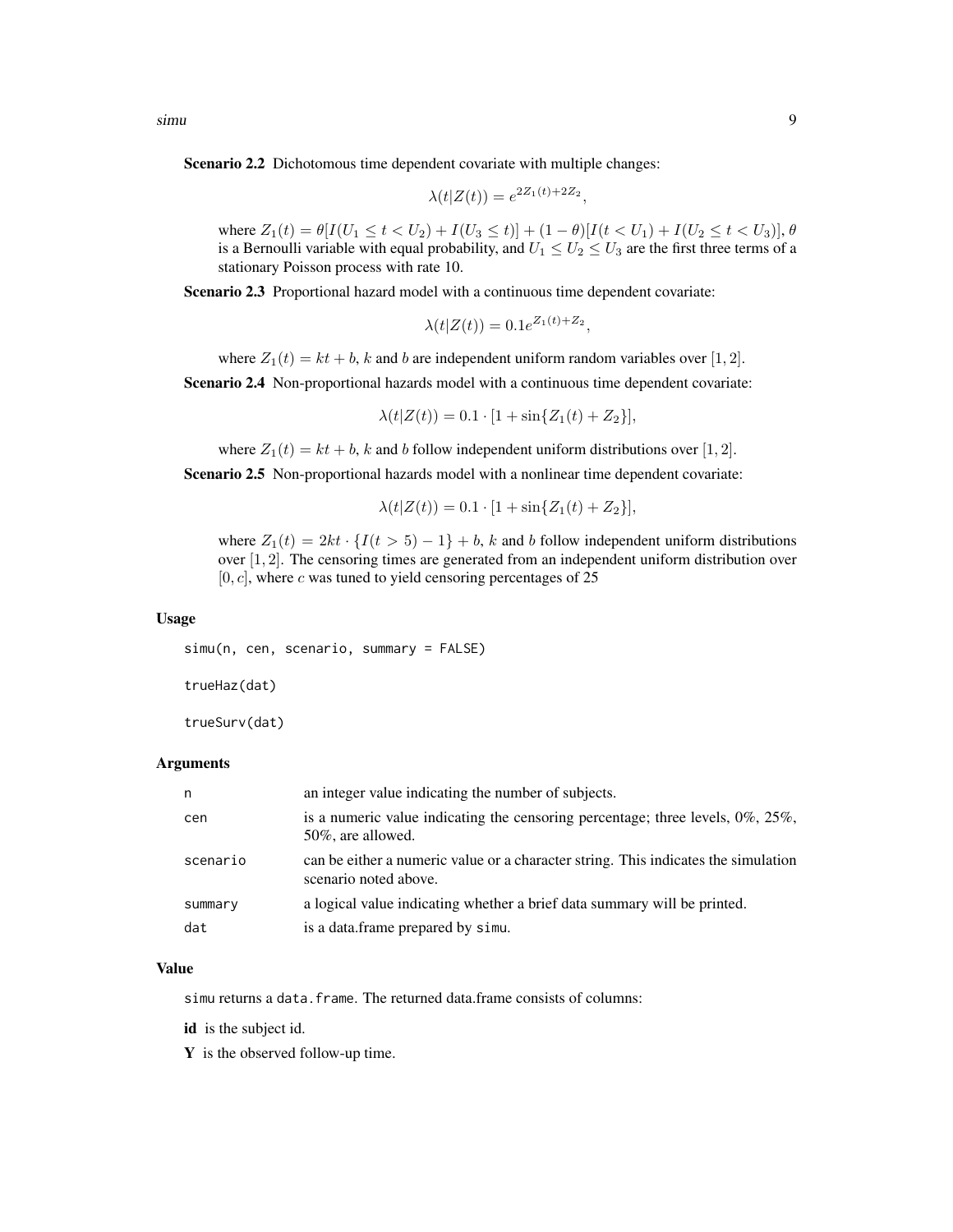**death** is the death indicator;  $\text{death} = 0$  if censored.

z1–z10 is the possible time-independent covariate.

k, b, U are the latent variables used to generate  $Z_1(t)$  in Scenario 2.1 – 2.5.

The returned data.frame can be supply to trueHaz and trueSurv to generate the true cumulative hazard function and the survival function, respectively.

#### Examples

set.seed(1) simu(10, 0.25, 1.2, TRUE) set.seed(1)

simu(10, 0.50, 2.2, TRUE)